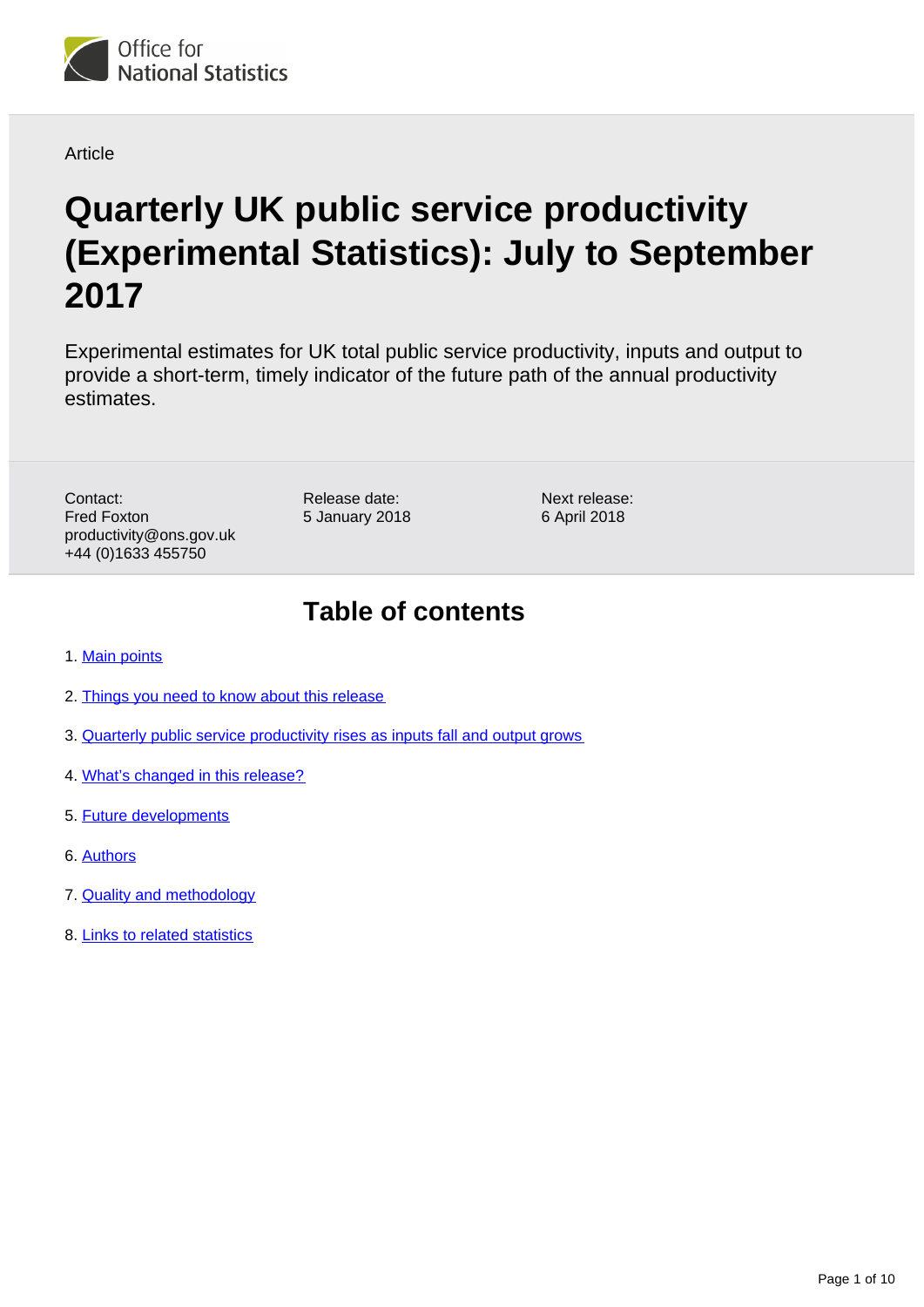# <span id="page-1-0"></span>**1 . Main points**

- These estimates are [experimental,](https://www.ons.gov.uk/methodology/methodologytopicsandstatisticalconcepts/guidetoexperimentalstatistics) using a degree of estimation to deliver timelier estimates compared with our [national public service productivity](https://www.ons.gov.uk/economy/economicoutputandproductivity/publicservicesproductivity/articles/publicservicesproductivityestimatestotalpublicservices/2015) figures, which are published with a two-year lag; the methodology used in these estimates is explained in [New nowcasting methods for more timely quarterly estimates of UK](https://www.ons.gov.uk/economy/economicoutputandproductivity/publicservicesproductivity/methodologies/newnowcastingmethodsformoretimelyquarterlyestimatesofuktotalpublicserviceproductivity)  [total public service productivity.](https://www.ons.gov.uk/economy/economicoutputandproductivity/publicservicesproductivity/methodologies/newnowcastingmethodsformoretimelyquarterlyestimatesofuktotalpublicserviceproductivity)
- In Quarter 3 (July to Sept) 2017, productivity for total public services increased by 0.7% relative to the previous quarter; this followed on from a 0.5% decrease in Quarter 2 (Apr to June) 2017.
- Comparing with the same quarter in the previous year, Quarter 3 2017 productivity fell by 0.1%.
- In 2016, revised up from previous estimates, year-on-year productivity growth for total public services has increased by 1.6%, as year-on-year output grew by 0.8% while inputs fell by 0.7%, leading to an increase in the ratio of output to inputs.
- In 2015, year-on-year productivity was revised up, with official estimates showing growth of 0.2%.

### <span id="page-1-1"></span>**2 . Things you need to know about this release**

Productivity of public services is estimated by comparing growth in total output with growth in the total inputs used. Productivity will increase when more output is being produced for each unit of input. Estimates of output, inputs and productivity are given both as growth rates between consecutive periods and as indices that show the cumulative trend over time.

Estimated growth rates of output and inputs for individual public services are aggregated by their relative share of total expenditure on public services (expenditure weight) to produce estimates of total public service output, inputs and productivity.

Inputs are composed of expenditure on labour, goods and services, and of consumption of fixed capital. For some labour inputs, direct quantity measures can be observed and used, such as full-time equivalent. For other areas of labour and all areas of goods and services, and consumption of fixed capital, the quantity of inputs is not directly available. In these cases, the quantity of inputs is estimated by taking associated expenditure data and adjusting for inflation using a suitable price index (deflator). Expenditure data, used to estimate most inputs growth, are taken from the quarterly national accounts (QNA).

The QNA also provides estimates of government output, based on direct measures where they are available and indirect measures where they are not. Direct measures of output use the number of activities performed and services delivered, which are weighted together using their relative cost of delivery. Indirect measures of service output assume that the volume of output is equal to the volume of inputs used to create them. This is referred to as the "output-equals-inputs" convention and means productivity growth will always be zero where indirect measures are used.

This release presents experimental estimates for total public service productivity, inputs and output, providing a short-term timely indicator of the future path for the [national estimates of total public service productivity](https://www.ons.gov.uk/economy/economicoutputandproductivity/publicservicesproductivity/articles/publicservicesproductivityestimatestotalpublicservices/2015), which are produced with a two-year lag.

Estimates of output, inputs and productivity up to 2015 are reported on an annual basis and use data from Public [service productivity estimates: total public service, UK: 2015.](https://www.ons.gov.uk/economy/economicoutputandproductivity/publicservicesproductivity/articles/publicservicesproductivityestimatestotalpublicservices/2015) This allows the entire time series to reflect the most comprehensive data and understanding of UK public service – chief amongst these being measures of output that reflect quality changes. After 2015, estimates in this article are presented on both a quarterly and annual basis  $^1$ , however, the quality of services provided is assumed not to have changed and remains constant throughout the period.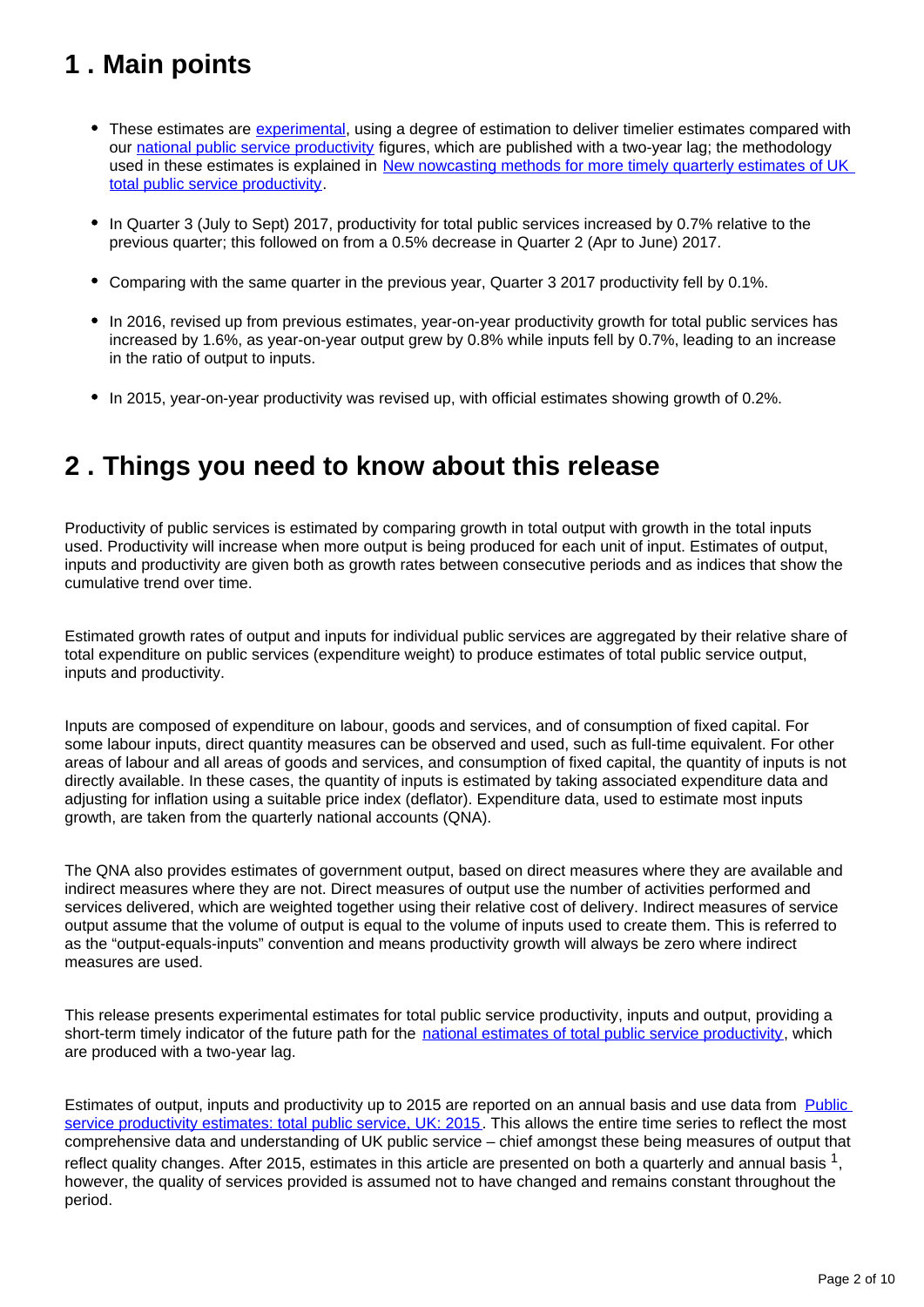Trends in quarterly total public service output, inputs and productivity estimates are mostly determined by those service areas where quarterly data are readily available, for example, healthcare. A large proportion of activity data used to estimate the volume of output are annual data. This has subsequently been converted to a quarterly series – split among the four quarters – reducing the impact these components have on volatility.

Differences between the official and experimental public service productivity estimates are a result of differences in the estimates of output and inputs. Further information on these differences can be found in [New nowcasting](https://www.ons.gov.uk/economy/economicoutputandproductivity/publicservicesproductivity/methodologies/newnowcastingmethodsformoretimelyquarterlyestimatesofuktotalpublicserviceproductivity)  [methods for more timely quarterly estimates of UK total public service productivity](https://www.ons.gov.uk/economy/economicoutputandproductivity/publicservicesproductivity/methodologies/newnowcastingmethodsformoretimelyquarterlyestimatesofuktotalpublicserviceproductivity) .

### **Notes for: Things you need to know about this release**

1. Using annualised quarterly data.

## <span id="page-2-0"></span>**3 . Quarterly public service productivity rises as inputs fall and output grows**

In Quarter 3 (July to Sept) 2017, total public service productivity increased by 0.7% relative to the previous quarter, following a decrease of 0.5% in Quarter 2 (Apr to June) 2017. This was a change in the recent trend of quarterly productivity, where quarterly productivity was relatively flat in 2016 and declining in the earlier quarters of 2017. As a result of the latest quarterly growth, productivity is now slightly below that of Quarter 3 2016, by 0.1%.

Placing this in the context of a longer time series. Figure 1 combines the latest experimental quarterly estimates – covering Quarter 1 (Jan to Mar) 2016 to Quarter 3 2017 – with estimates for between 1997 and 2015, taken from our [Public service productivity estimates: total public service, UK: 2015](https://www.ons.gov.uk/economy/economicoutputandproductivity/publicservicesproductivity/articles/publicservicesproductivityestimatestotalpublicservices/2015) release. Figure 1 shows that, while maintaining an upwards trend, growth in public service productivity has experienced some volatility.

Between 2010 and 2016, total public service productivity is estimated to have increased by 3.6% – an average growth of 0.6% per year. This represents the longest sustained period of growth in public service productivity since the start of the series in 1997.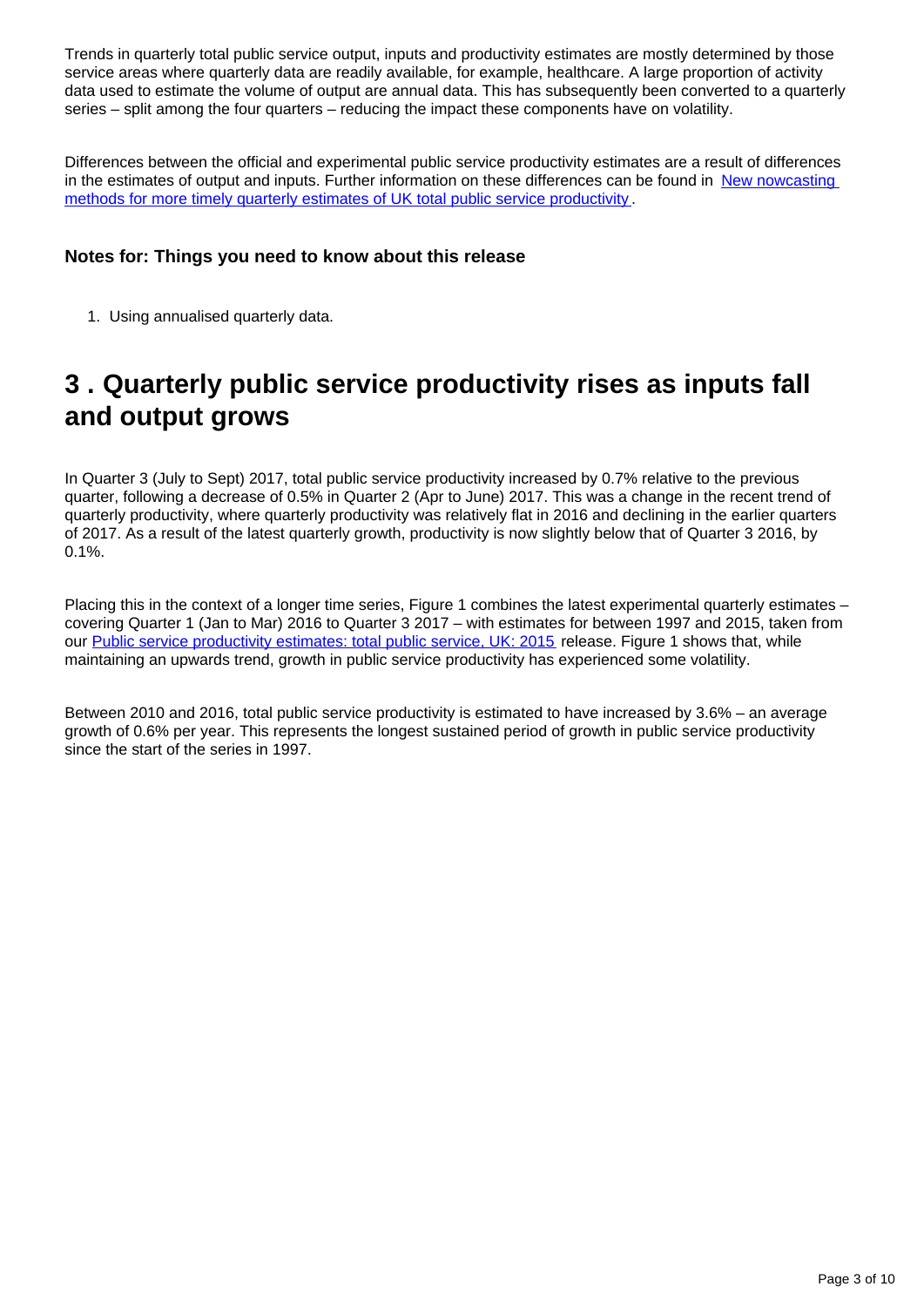### **Figure 1: Total UK public service productivity, 1997 to Quarter 3 (July to Sept) 2017**

Figure 1: Total UK public service productivity, 1997 to Quarter 3 (July to Sept) 2017



#### **Source: Office for National Statistics**

#### **Notes:**

- 1. Estimates from 1997 to 2015 are based on the existing annual series.
- 2. Estimates from Quarter 1 (Jan to Mar) 2016 to Quarter 3 (July to Sept) 2017 are based on the experimental quarterly total public service productivity series.
- 3. Estimates for Quarter 1 2016 reflect the growth rate between annualised quarterly productivity for 2015 and Quarter 1 2016.
- 4. Estimates of productivity for the experimental period are indirectly seasonally adjusted, calculated using seasonally adjusted inputs and seasonally adjusted output.
- 5. Asterisks (\*) and greyed out area show periods where estimates are based on experimental methodology.

Figure 2 breaks down the productivity estimate into the underlying changes in inputs and output of total public services.

It shows that the latest increase in quarterly productivity of 0.7% was mainly driven by inputs decreasing by 0.5% with output rising by 0.2%. This meant that there was an increase in the ratio of output to inputs, leading to an increase in productivity.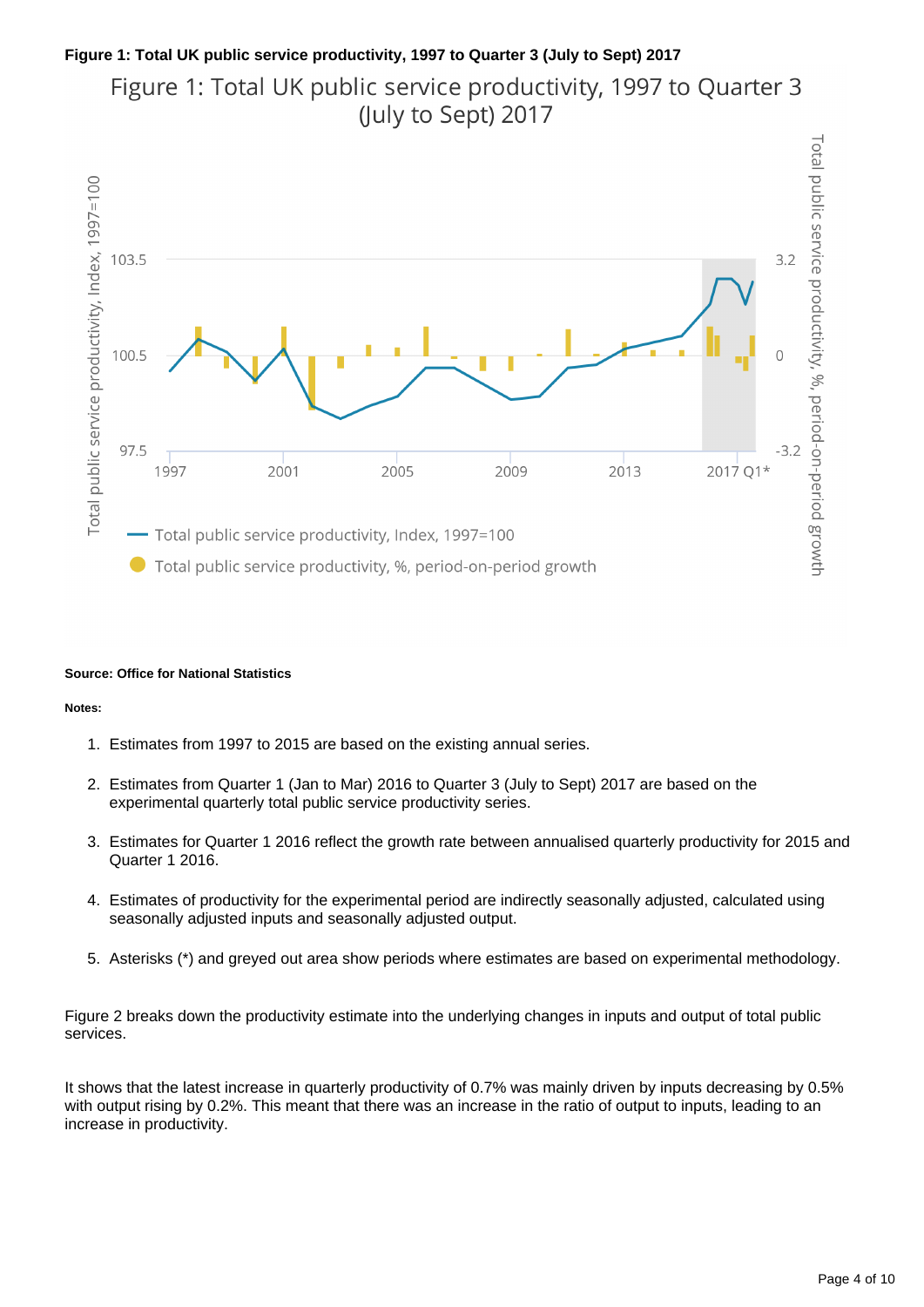Figure 2 also shows the longer-term trend, including the change in both components since 1997, with growth up to 2015 taken from the [Public service productivity estimates: total public service, UK: 2015](https://www.ons.gov.uk/economy/economicoutputandproductivity/publicservicesproductivity/articles/publicservicesproductivityestimatestotalpublicservices/2015) article and growth rates after this taken from the quarterly experimental series. Output has grown steadily over this series while inputs have been weaker and volatile in recent periods, leading to productivity growth in the series. Taking each series from 2010 to 2016, inputs have grown by 1.3% (an average of 0.2% per year) while output has risen by 4.9% (an average of 0.8% per year).

In the experimental period, the general trend in the underlying components is similar; with inputs acting as the main driver behind changes in productivity. In recent quarters, this has largely been due to falls in inputs of healthcare services, reflecting both contractions in healthcare's inputs and its large expenditure weight, relative to total public services. This means that increases or reductions in spending are reflected strongly in total inputs.

The fact that productivity rose after four consecutive quarters of flat or negative growth represents a change in the trend. However, Quarter 3 2017 has seen a similar fall in inputs to that of Quarter 2 2016 while maintaining modest output growth, resulting in productivity growing 0.7% in the most recent Quarter. The quarters between saw inputs rising again, primarily driven by increased expenditure on goods and services.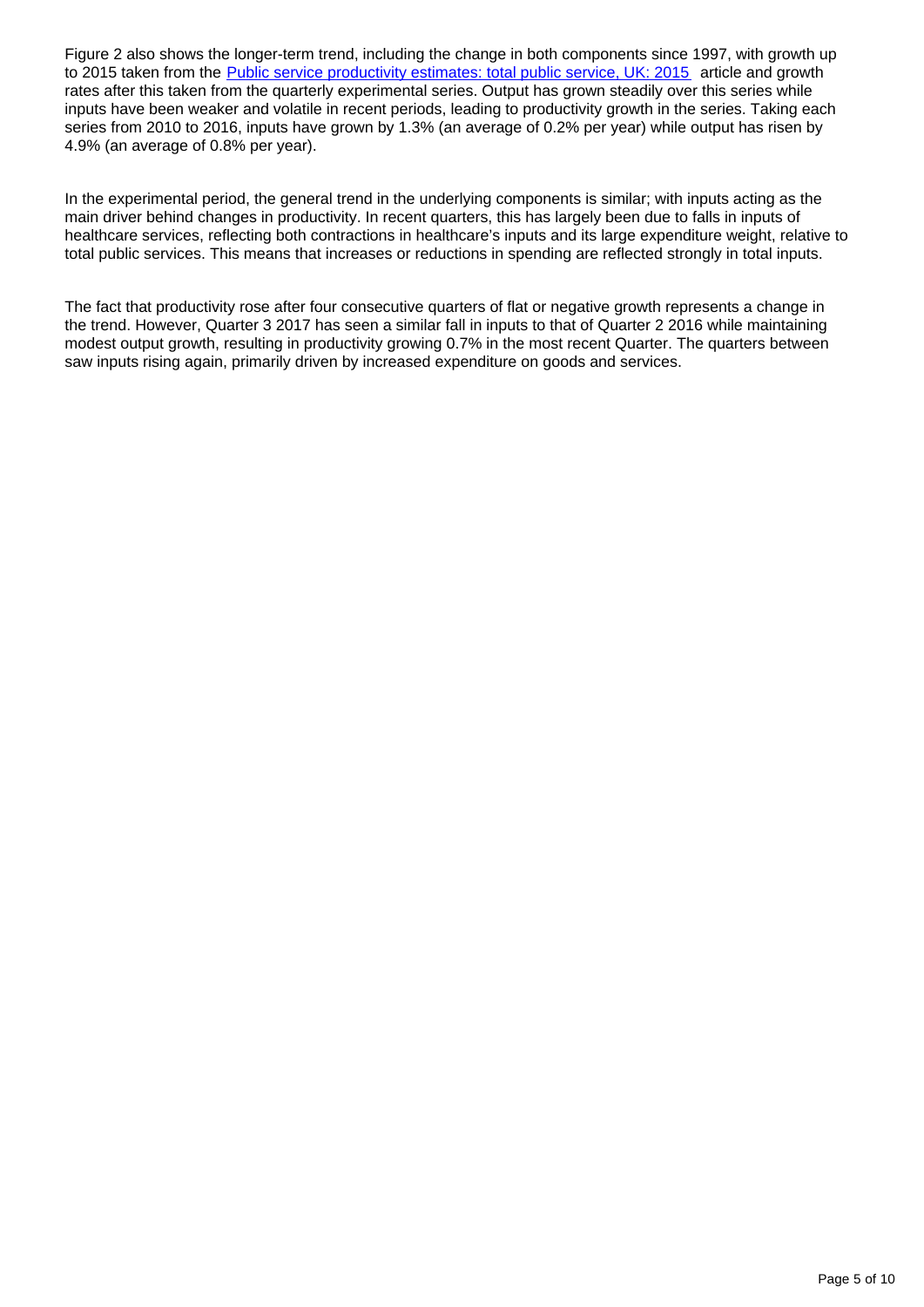### **Figure 2: Growth in total UK public service inputs, output and productivity, 1997 to Quarter 3 (July to Sept) 2017**

Figure 2: Growth in total UK public service inputs, output and productivity, 1997 to Quarter 3 (July to Sept) 2017



#### **Source: Office for National Statistics**

#### **Notes:**

- 1. Estimates from 1997 to 2015 are based on the existing annual series.
- 2. All estimates are based on experimental total public service productivity.
- 3. Estimates for Quarter 1 2016 reflect the growth rate for inputs and output between annualised quarterly estimates for 2015 and Quarter 1 2016
- 4. Estimates of inputs and output for the experimental period are directly seasonally adjusted.
- 5. Estimates of productivity for the experimental period are indirectly seasonally adjusted, calculated using seasonally adjusted inputs and seasonally adjusted output.
- 6. Asterisks (\*) and greyed out area show periods where estimates are based on experimental methodology.

Further information on data sources for quarterly total public service productivity can be found in the **Quality and** [Methodology Information report](https://www.ons.gov.uk/file?uri=/economy/economicoutputandproductivity/publicservicesproductivity/qmis/publicserviceproductivityestimatestotalpublicservicesqmi/qmiquarterlypublicserviceproductivityfinalforpub.pdf) and in [New nowcasting methods for more timely quarterly estimates of UK total](https://www.ons.gov.uk/economy/economicoutputandproductivity/publicservicesproductivity/methodologies/newnowcastingmethodsformoretimelyquarterlyestimatesofuktotalpublicserviceproductivity)  [public service productivity.](https://www.ons.gov.uk/economy/economicoutputandproductivity/publicservicesproductivity/methodologies/newnowcastingmethodsformoretimelyquarterlyestimatesofuktotalpublicserviceproductivity) These articles highlight methods and caveats for producing the quarterly growth estimates and they should be referenced when reporting on specific quarterly movements. This is especially the case for the latest quarters, which are more liable to be subject to revisions.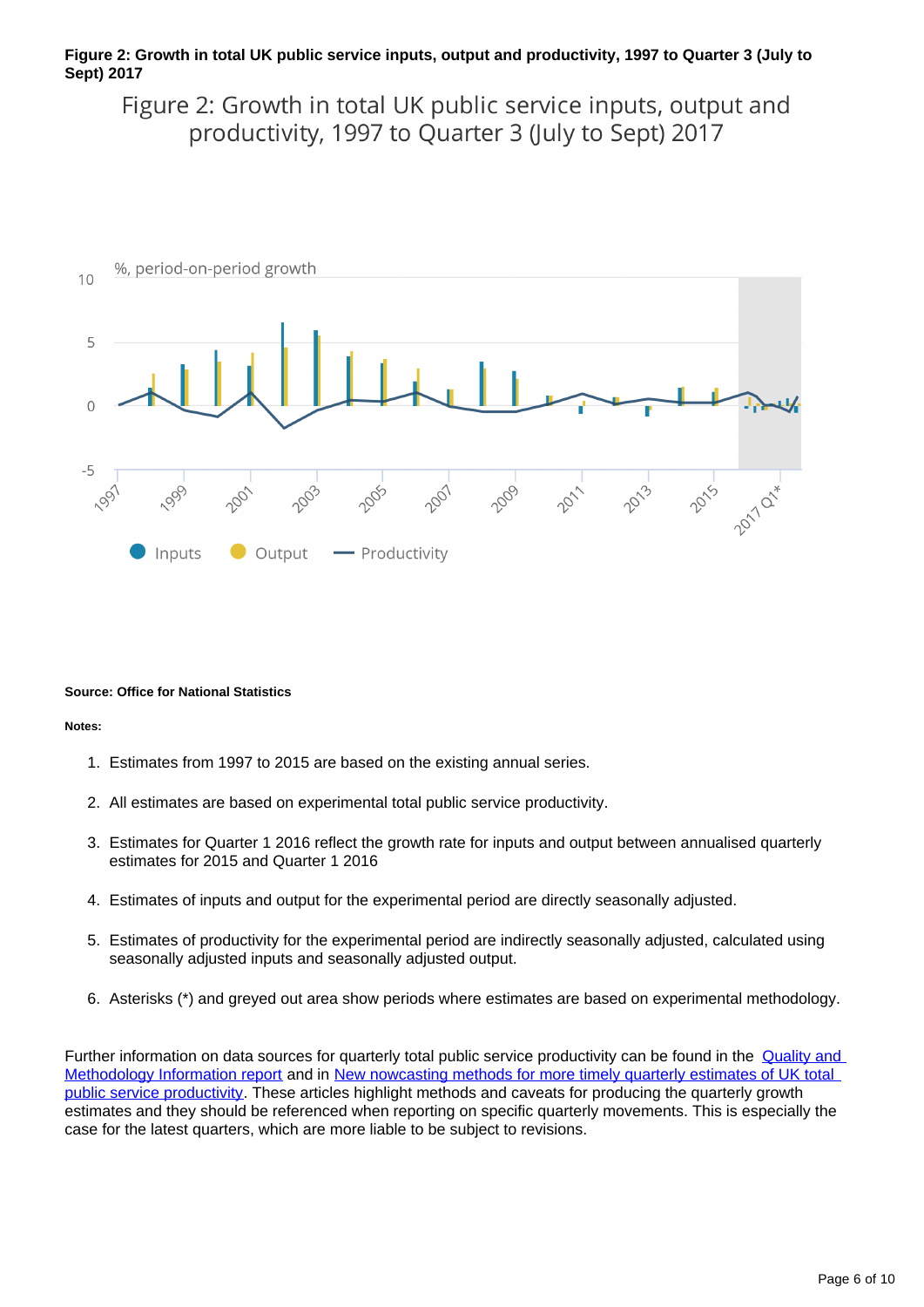# <span id="page-6-0"></span>**4 . What's changed in this release?**

All estimates, by definition, are subject to statistical "error", but in this context the word refers to the uncertainty inherent in any process or calculation that uses sampling, estimation or modelling. Most revisions reflect either the adoption of new statistical techniques, or the incorporation of new information, which allows the statistical error of previous estimates to be reduced. Public service productivity estimates operate an open revisions policy. This means that new data or methods can be incorporated at any time and will be implemented for the entire time series.

Compared with the [latest release, published on 6 October 2017,](https://www.ons.gov.uk/employmentandlabourmarket/peopleinwork/labourproductivity/articles/quarterlypublicserviceproductivityexperimentalstatistics/apriltojune2017) a number of revisions have been incorporated to the quarterly experimental series, including:

- updated measures of output, inputs and productivity for public services in the UK between 1997 and 2014, in addition to new (non-experimental) estimates for 2015
- minor revisions within the quarterly national accounts back to Quarter 1 (Jan to Mar) 2016
- minor revisions in direct measures of labour input
- minor revisions in some price deflators
- improvements to price deflators resulting in minor revisions to specific service areas

These changes mean that productivity and its subsequent components – inputs and output – have experienced revisions from previous estimates over the experimental period.

The largest of revisions to productivity occurred for Quarter 1 (Jan to Mar) 2016, growth being revised up from 0.4% to 1.0%. This revision however, as well as illustrating the impact of revisions to data, reflects the impact of growth now being between the annualised quarterly data for 2015 (from the experimental estimates) and Quarter 1 (Jan to Mar) 2016, rather than Quarter 4 (Oct to Dec) 2015. Beyond this, further revisions made to the growth rates of other quarters are a result of minor revisions in the data.

Figure 3 summarises these revisions, presenting previous and current estimates of the period-on-period productivity growth between Quarter 1 (Jan to Mar) 2016 and Quarter 2 (Apr to June) 2017.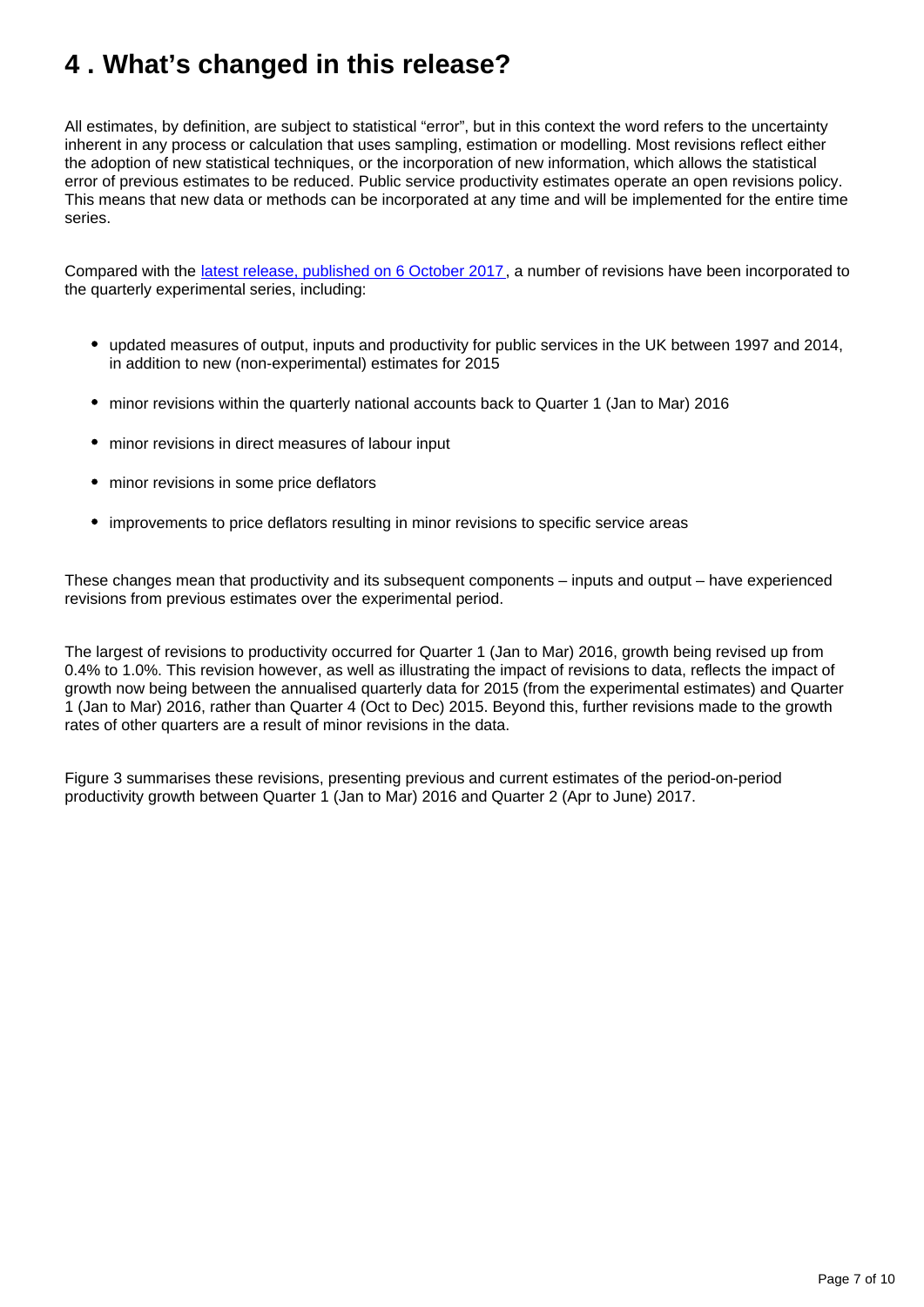### **Figure 3: Previous and current estimates of period-on-period public service productivity growth rate, UK, Quarter 1 (Jan to Mar) 2016 to Quarter 2 (Apr to June) 2017**

Figure 3: Previous and current estimates of period-on-period public service productivity growth rate, UK, Quarter 1 (Jan to Mar) 2016 to Quarter 2 (Apr to June) 2017



#### **Source: Office for National Statistics**

#### **Notes:**

- 1. Estimates for Quarter 1 (Jan to Mar) 2016 reflect the growth rate for productivity between annualised quarterly estimates for 2015 and Quarter 1 2016.
- 2. All estimates are based on experimental total public service productivity.
- 3. Estimates of productivity are indirectly seasonally adjusted, calculated using seasonally adjusted inputs and seasonally adjusted outputs.

In addition to revisions in the experimental data, productivity estimates between 1997 and 2015 have been revised since the previous publication due to changes in the official public services productivity series. As well as updated measures of output, inputs and productivity for public services in the UK between 1997 and 2014, this release includes new estimates for 2015.

Compared with previous estimates, growth for public service productivity in 2015 was revised up from 0.0% to 0.2%. This was as a result of growth in both inputs and output being revised up – inputs from 0.6% to 1.2% and output from 0.6% to 1.5%. In 2015, the overall quality of public services is estimated to have remained unchanged and to have had zero contribution to growth in quality adjusted total public service output. Further information on the impact and causes of revisions, as well as the impact of quality adjustment, can be found in [Public service productivity estimates: total public service, UK, 2015](https://www.ons.gov.uk/economy/economicoutputandproductivity/publicservicesproductivity/articles/publicservicesproductivityestimatestotalpublicservices/2015).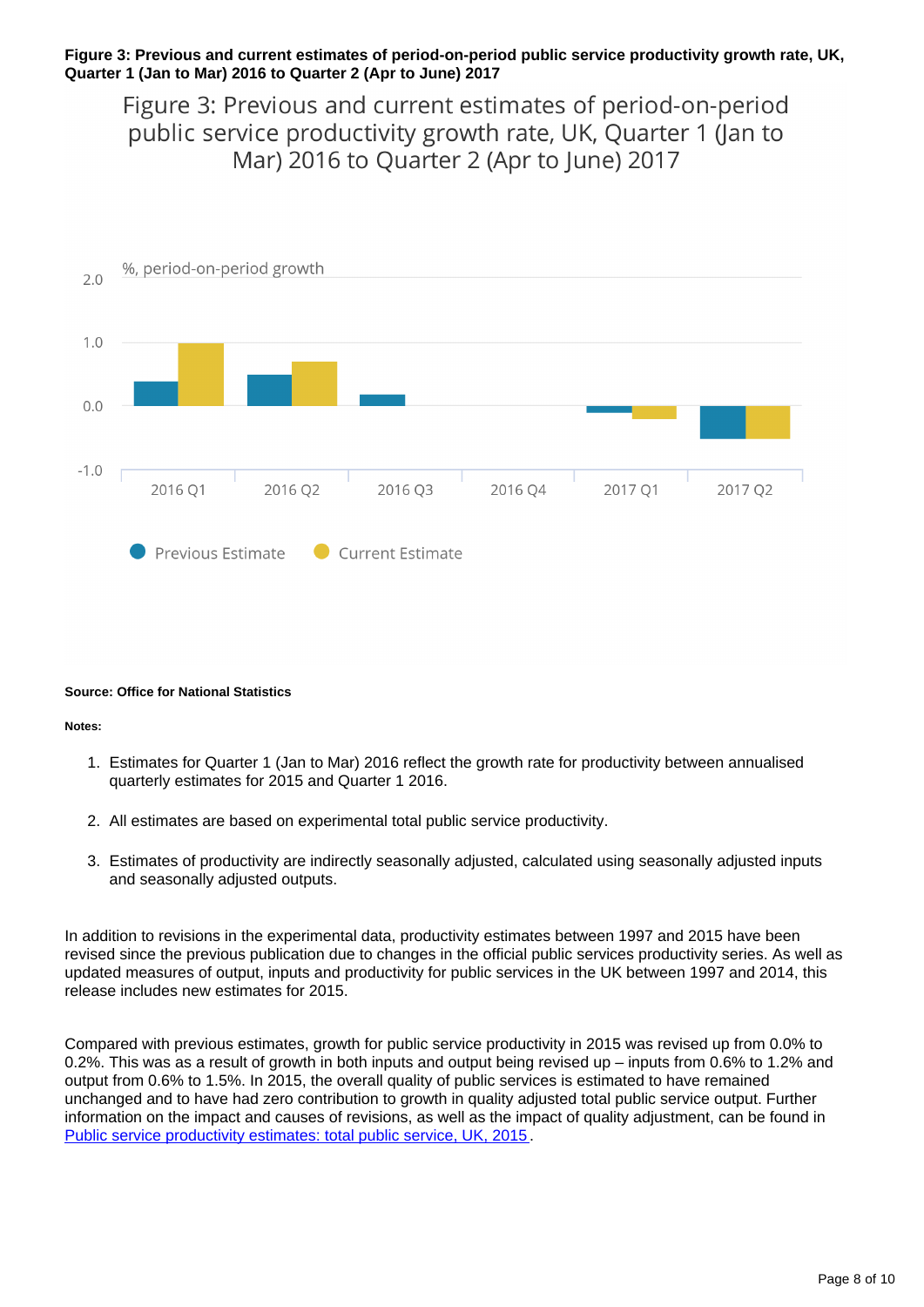The estimate for annual productivity growth for 2016 has also experienced revision from previous estimates, revised up from 0.9% to 1.6%. This was driven by a combination of a large downward revision in inputs growth (from 0.2% growth to a decrease of 0.7%), while output growth fell to 0.8% from 1.1%.

# <span id="page-8-0"></span>**5 . Future developments**

This article presents updated experimental quarterly total public service productivity, inputs and output series, aiming to provide a timelier indicator of the likely trend in the existing annual series. These estimates are based on different sources from those used to estimate annual total public service productivity.

The sources used here contain less detail and necessarily involve a greater degree of estimation than annual estimates produced later. As a result, they are not replacements for the annual estimates and are merely intended to provide a timelier estimate for the more recent period. We aim to assess the impact of these differences and to address issues such as quality adjustment, direct measures, the treatment of annual data and service level breakdown in future work.

Feedback on the use of these estimates and suggestions for improvements will be essential for the future development of timely estimates for public service productivity. All feedback is welcome and can be sent to productivity@ons.gsi.gov.uk.

### <span id="page-8-1"></span>**6 . Authors**

Mark Grundy and Piotr Pawelek, Office for National Statistics.

# <span id="page-8-2"></span>**7 . Quality and methodology**

The [Quarterly public service productivity estimates: Total public services Quality and Methodology Information](https://www.ons.gov.uk/file?uri=/economy/economicoutputandproductivity/publicservicesproductivity/qmis/publicserviceproductivityestimatestotalpublicservicesqmi/qmiquarterlypublicserviceproductivityfinalforpub.pdf)  [report](https://www.ons.gov.uk/file?uri=/economy/economicoutputandproductivity/publicservicesproductivity/qmis/publicserviceproductivityestimatestotalpublicservicesqmi/qmiquarterlypublicserviceproductivityfinalforpub.pdf) contains important information on:

- the strengths and limitations of the data and how it compares with related data
- users and uses of the data
- how the output was created
- the quality of the output including the accuracy of the data

### <span id="page-8-3"></span>**8 . Links to related statistics**

- [UK productivity introduction: July to September 2017](https://www.ons.gov.uk/employmentandlabourmarket/peopleinwork/labourproductivity/articles/ukproductivityintroduction/julytoseptember2017) draws together the headlines of the productivity releases into a single release, providing additional analysis of our productivity statistics (published 5 January 2018).
- [Labour productivity: July to September 2017](https://www.ons.gov.uk/employmentandlabourmarket/peopleinwork/labourproductivity/bulletins/labourproductivity/julytoseptember2017) contains the latest estimates of labour productivity for the whole economy and a range of industries, together with estimates of unit labour costs (published 5 January 2018).
- [Quarterly UK public service productivity \(experimental statistics\): July to September 2017](https://www.ons.gov.uk/employmentandlabourmarket/peopleinwork/labourproductivity/articles/quarterlypublicserviceproductivityexperimentalstatistics/julytoseptember2017) contains the latest experimental estimates for quarterly UK total public service productivity, inputs and output (published 5 January 2018).